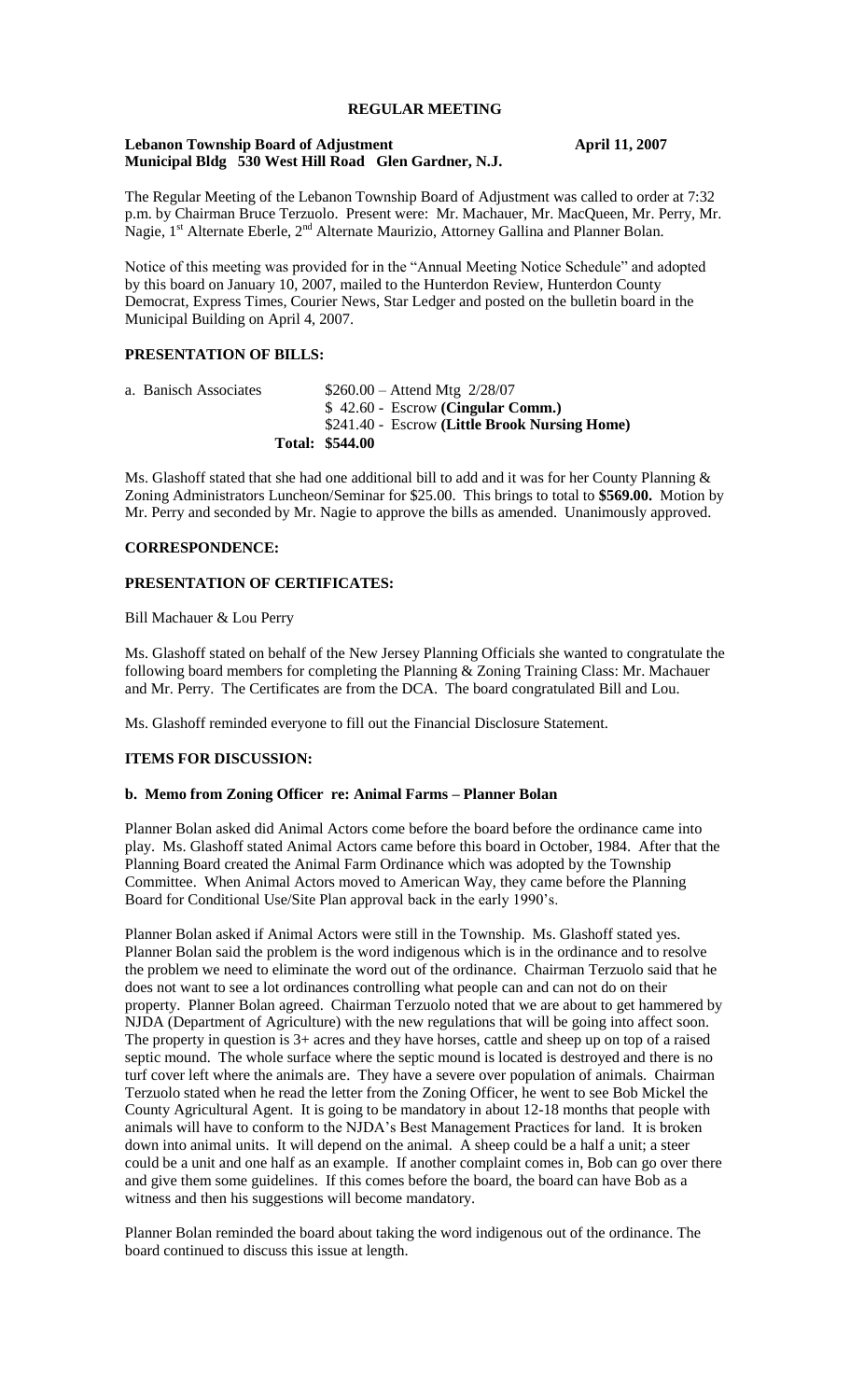# **Lebanon Township Board of Adjustment April 11, 2007 Page 2**

Planner Bolan referred to page 4 of the handout from Bob Mickel that covers Pasture Regime. Mr. Maurizio questioned the issue of the animals (horses) pasturing on a raised mound septic system and would this be a Board of Health because of the compaction issues. Chairman Terzuolo stated the animals should not be there and in speaking with Bob, he was going to try and stop by there place and speak to them with info regarding the animals before they are descended upon by the ASPCA and the County Health Dept. etc. Chairman Terzuolo noted that Mr. Mickels hands are tied unless he is ordered to go there by an authority, like this board, SPCA, County Board of Health or DEP; he can not just see a problem and go in. He is an advisory to farmers and people with livestock. If a complaint is raised then Cooperative Extension can be called in and RCS can get involved, then they can call him in to specifically set standards for that property.

Mr. Perry questioned the number of animals that are involved. Mr. Maurizio stated that they keep adding animals; they have horses, sheep, goats and a cow. At the conclusion of the board's discussion, Chairman Terzuolo suggested that we should just wait and see and if this issue comes up again then deal with it.

Mr. Nagie stated that the Zoning Officer suggested that Mr. Egan contact the County Board of Health and wanted to know what they can do. Chairman Terzuolo stated that with the septic involved and if they are creating a health hazard, they could contact the ASPCA. Mr. Maurizio said the question is; where is all the manure going from that property. There is probably a runoff issue especially with the Little Brook stream. It was noted that the stream is probably about 50' away. It was also noted that when Bill Mount lived there, he had a backyard and then 100 -150' of woods to the stream. The new owners have cleared the woods to at least 50' from the stream. Mr. Nagie asked if there were wetlands on the property, the answer was yes. It was noted with a CI stream you need a 300' buffer and they also have many sheds when the limit is 3. To have more than 3 outbuildings, you need to come to the Board of Adjustment. It you are farm assessed there is no limit on building, but this property doesn't meet the requirement from farm assessment.

Chairman Terzuolo reiterated that if Mr. Egan pursues this and it comes to the board, the board will deal with it at that time.

## **a. Annual Report 2006 – Planner Bolan**

Planner Bolan reviewed for the board his memo dated March 14, 2007. Planner Bolan suggested leaving the third paragraph in the report which talks about enforcement of conditions for applications approved by the board and recommends diligent enforcement of these conditions by the Zoning Officer. The board also recommends that the Township develop a better system for the sharing of information and the tracking of application approvals.

In the fourth paragraph it is recommended that the 100' setback for buildings housing animals be eliminated. Have the 200' from the adjacent residence and eliminate the reference to the property line.

The fifth paragraph speaks of Bed & Breakfast. Mr. MacQueen noted that it had been discussed at the Planning Board and decided not to do anything with it. The sixth paragraph talks about apartments. Planner Bolan suggested including in the ordinance the specific date of July 1, 1987 on which a structure must be in existence for avoid any confusion. The board agreed.

In the last paragraph the board discussed County Soil Conservation doing inspections on single lots.

Planner Bolan reviewed the list of applications approved and denied by the board. Planner Bolan referred to the grandfathering provisions that are now in the ordinances which have cut down on the number of variances coming before the board. Planner Bolan asked if there were any variances that were approved that were reoccurring problems. Chairman Terzuolo stated private roads. Chairman Terzuolo also brought up Cell Towers and asked if our ordinance is a little vague, specifically on residential properties.

The board discussed this issue at length regarding cell towers. Ms. Glashoff informed the board she had received a phone call from Attorney DelVecchio regarding the cell tower application on the Creveling property. They are now investigating the property across the road which is the